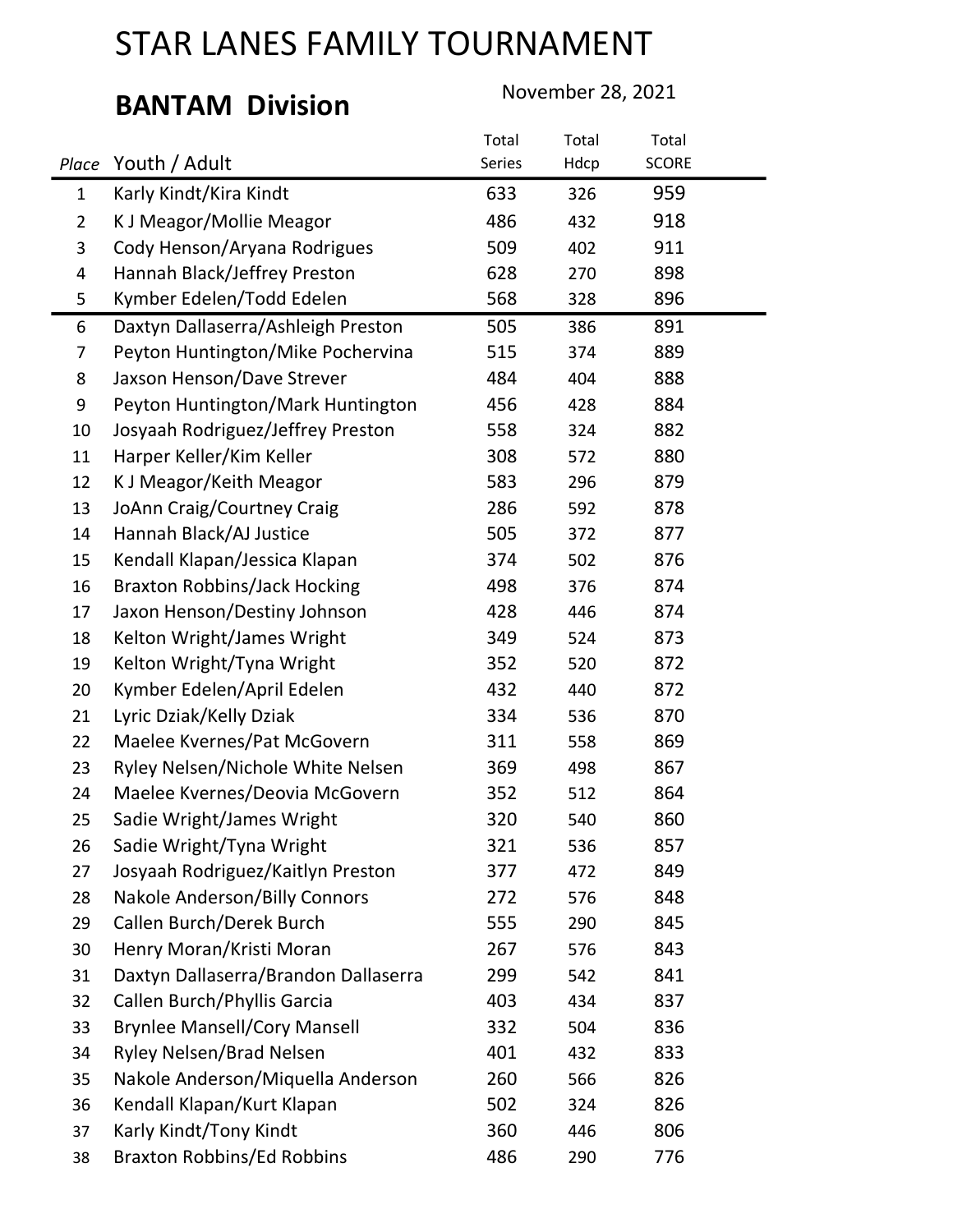## PREP Division November 28, 2021

|                |                                     | Total  |                   | Total        |
|----------------|-------------------------------------|--------|-------------------|--------------|
|                | Place Youth / Adult                 | Series | <b>Total Hdcp</b> | <b>SCORE</b> |
| $\mathbf 1$    | <b>Gage Taylor/Nick Taylor</b>      | 696    | 260               | 956          |
| $\overline{2}$ | <b>Blake Shaff/MacKenzie Stokes</b> | 335    | 510               | 845          |
| 3              | Dylan Moore/Amber Moore             | 357    | 484               | 841          |
| 4              | Christopher Moran/Justin Moran      | 531    | 310               | 841          |
| 5              | Kameron Klapan/Kurt Klapan          | 575    | 262               | 837          |
| 6              | Wyatt Edelen/April Edelen           | 502    | 328               | 830          |
| $\overline{7}$ | Dylan Moore/Jacob Moore             | 394    | 424               | 818          |
| 8              | Wyatt Edelen/Todd Edelen            | 593    | 216               | 809          |
| 9              | Kameron Klapan/Jessica Klapan       | 367    | 438               | 805          |
| 10             | Jaxson Craig/Justin Craig           | 378    | 424               | 802          |
| 11             | <b>Gage Taylor/Shandell Taylor</b>  | 497    | 402               | 899          |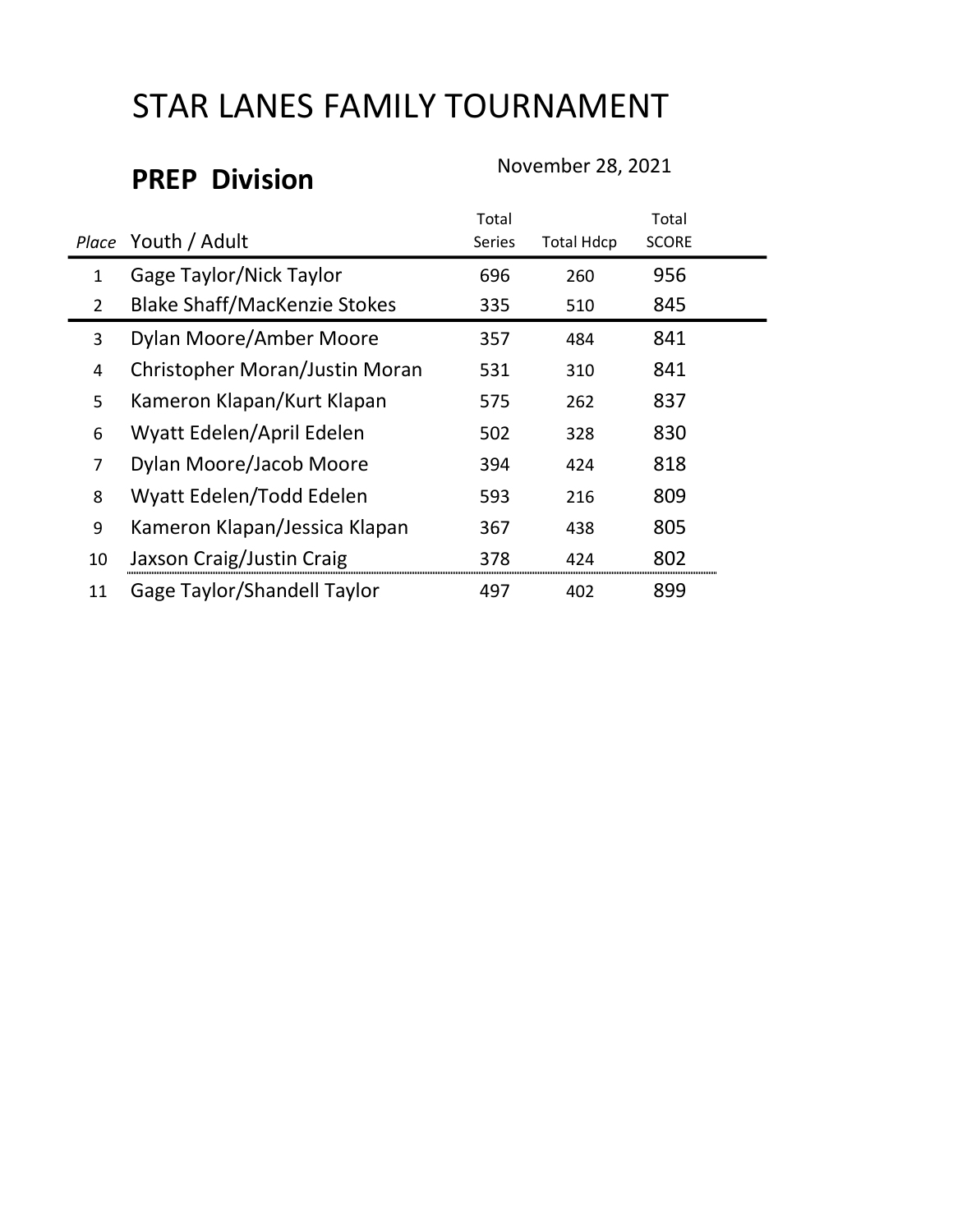#### JUNIOR Division November 28, 2021

|                |                                     | Total  | Total | Total        |  |
|----------------|-------------------------------------|--------|-------|--------------|--|
| Place          | Youth / Adult                       | Series | Hdcp  | <b>SCORE</b> |  |
| $\mathbf 1$    | Brooklinn Gelling-Kindt/Kira Kindt  | 1263   | 231   | 1494         |  |
| $\overline{2}$ | Mason Shogren/Nate Shogren          | 1054   | 354   | 1408         |  |
| 3              | Landon Berge/Toby Dargis            | 718    | 690   | 1408         |  |
| 4              | Nathan Bragg/Nick Bragg             | 1020   | 375   | 1395         |  |
| 5              | Kale Gibson/Travis Zuber            | 1051   | 333   | 1384         |  |
| 6              | David Honer/Steve Honer             | 1099   | 273   | 1372         |  |
| 7              | Lexi Yost/Brady Tippt               | 738    | 615   | 1353         |  |
| 8              | Nathan Bragg/Travis Bragg           | 1030   | 321   | 1351         |  |
| 9              | Arianna Grundhauser/Dan Grundhauser | 1082   | 255   | 1337         |  |
| 10             | Kyler Rector/Brenda Shaffer         | 1069   | 267   | 1336         |  |
| 11             | Lexxy Danielson/Tom Quinlan         | 899    | 435   | 1334         |  |
| 12             | Landon Berge/Gerry McClung          | 603    | 723   | 1326         |  |
| 13             | Brooklinn Gelling-Kindt/Tony Kindt  | 892    | 408   | 1300         |  |
| 14             | Lexxy Danielson/Jennifer Kinsey     | 765    | 516   | 1281         |  |
| 15             | Acen Martinich/Dave A. Martinich    | 1078   | 198   | 1276         |  |
| 16             | Baelee O'Connell/Brandon O'Connell  | 841    | 396   | 1237         |  |
| 17             | Seth Rodrigues/Dave Strever         | 667    | 480   | 1147         |  |